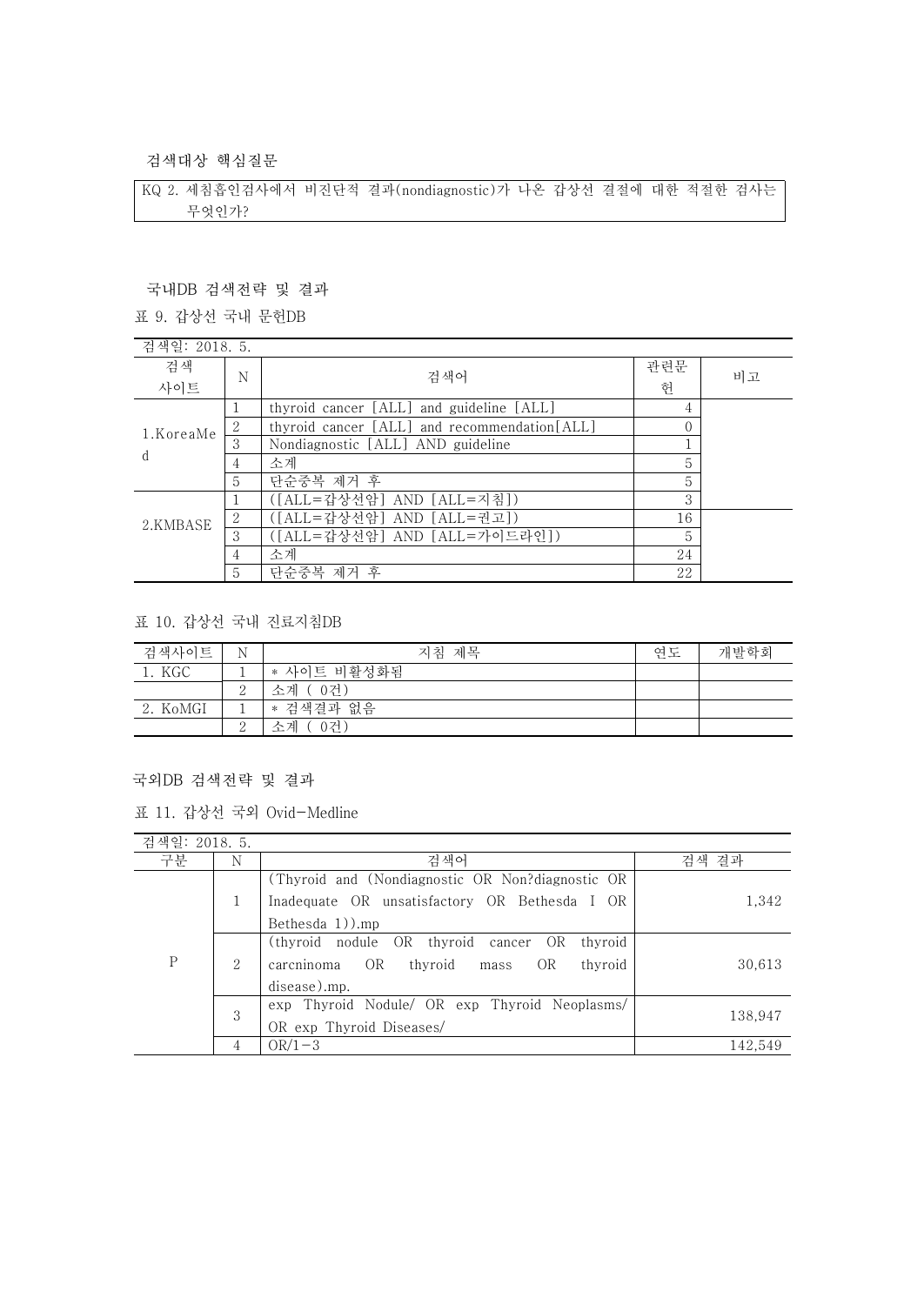| 검색일: 2018. 5. |    |                                                        |           |
|---------------|----|--------------------------------------------------------|-----------|
| 구분            | N  | 검색어                                                    | 검색 결과     |
|               | 5  | exp ULTRASONOGRAPHY/ or ultrasonography.mp.            | 420,883   |
|               | 6  | (ultrasonogram OR sonography OR US?guided).mp.         | 31,543    |
|               |    | $Or/5-6$                                               | 427,152   |
|               | 8  | exp BIOPSY/ or biopsy.mp.                              | 399,247   |
| 검사            | 9  | aspiration\$.mp.                                       | 71,790    |
|               | 10 | exp Biopsy, Needle/ or Fine-needle.mp.                 | 68,536    |
|               | 11 | Surgery .mp                                            | 1,019,911 |
|               | 12 | $Or/8-11$                                              | 1,422,311 |
|               | 13 | 7 and 12                                               | 72,259    |
| P&검사          | 14 | 3 AND 13                                               | 3,306     |
| 지침 필터         | 15 | (guideline\$ or recommendation\$).ti. or<br>(practice) |           |
|               |    | guideline or guideline).pt.                            | 99,091    |
| 종합            | 16 |                                                        | 55        |
|               |    | 표 12. 갑상선 국외 Ovid-Embase                               |           |

| 검색일: 2018. 5. |                |                                                                                                                                                                                        |           |
|---------------|----------------|----------------------------------------------------------------------------------------------------------------------------------------------------------------------------------------|-----------|
| 구분            | N              | 검색어                                                                                                                                                                                    | 검색 결과     |
| $\, {\bf P}$  | $\mathbf{1}$   | (Thyroid and (Nondiagnostic OR Non?diagnostic OR<br>Inadequate OR unsatisfactory OR 'Bethesda I' OR<br>'Bethesda 1')):ab,ti                                                            | 2,163     |
|               | $\overline{2}$ | 'Thyroid Nodule'/exp OR 'Thyroid tumor'/exp<br>OR<br>'Thyroid Diseases'/exp OR 'Thyroid cancer'/exp                                                                                    | 223,760   |
|               | 3              | ('thyroid nodule' OR 'thyroid cancer' OR 'thyroid<br>tumo?r' OR 'thyroid carcinoma' OR 'thyroid mass' OR<br>'thyroid disease' OR 'thyroid uptake' OR 'thyroid<br>incidentaloma'):ab,ti | 58,140    |
|               | 4              | 1 OR 2 OR 3                                                                                                                                                                            | 228,587   |
|               | 5              | 'ultrasonography'/exp                                                                                                                                                                  | 713,009   |
|               | 6              | (ultrasonogram OR sonography OR 'US?guided'):ab,ti                                                                                                                                     | 41,642    |
|               | $\mathcal{I}$  | 5 OR 6                                                                                                                                                                                 | 721,284   |
| 지침            | 8              | 'biopsy'/exp<br>'Aspiration'/exp<br><b>OR</b><br><b>OR</b><br>'needle<br>biopsy'/exp                                                                                                   | 690,923   |
|               | 9              | (biopsy OR Fine?needle OR surgery):ab,ti                                                                                                                                               | 1,749,177 |
|               | 10             | 8 OR 9                                                                                                                                                                                 | 2,109,921 |
|               | 11             | 7 AND 10                                                                                                                                                                               | 142,504   |
| P&지침          | 12             | 4 AND 11                                                                                                                                                                               | 6,207     |
| 연도            | 13             | guideline*:ti OR recommendation*:ti                                                                                                                                                    | 125,672   |
| 종합            | 14             | 12 and 13                                                                                                                                                                              | 89        |

# 표 13. 갑상선 국외 GIN

| 검색일: 2018. 5. |     |                |  |  |
|---------------|-----|----------------|--|--|
| $\rm N$       | 검색어 | 결과<br>거 색<br>≃ |  |  |